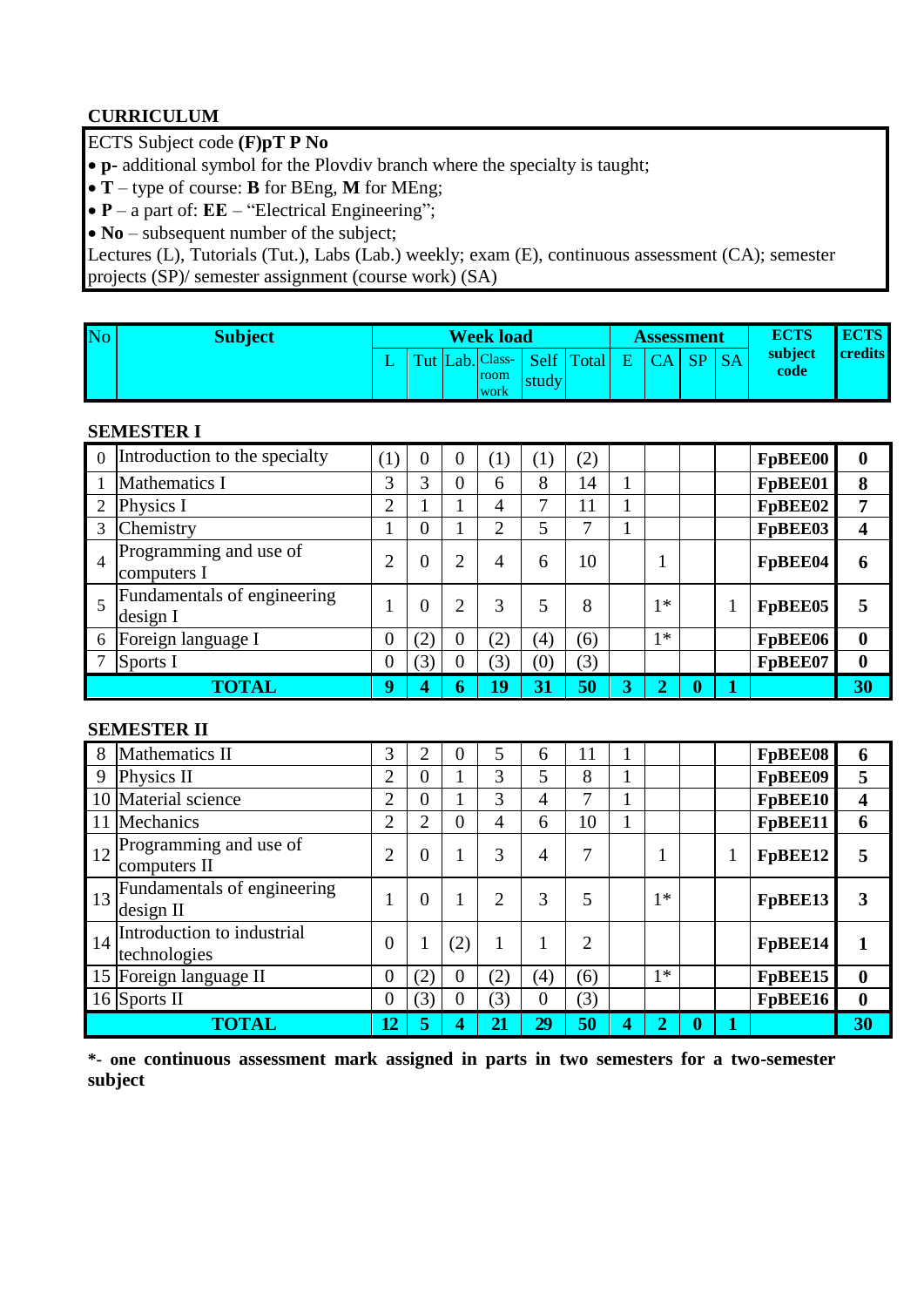| No | <b>Subject</b> |  | <b>Week load</b>    |                               |       |   | <b>Assessment</b> |                 |           | <b>ECTS</b>     | <b>ECTS</b>    |
|----|----------------|--|---------------------|-------------------------------|-------|---|-------------------|-----------------|-----------|-----------------|----------------|
|    |                |  | room<br><b>work</b> | Tut Lab. Class- Self<br>study | Total | E | $\Gamma$ $\Delta$ | SP <sub>1</sub> | <b>SA</b> | subject<br>code | <b>credits</b> |

### **SEMESTER III**

| 17 Mathematics III                               | ി        |                | 4   |     |     |   |  | FpBEE17 |                  |
|--------------------------------------------------|----------|----------------|-----|-----|-----|---|--|---------|------------------|
| $\frac{1}{8}$ Theoretical electrical engineering |          | $\overline{2}$ | 5   |     | 12  |   |  | FpBEE18 |                  |
| 19 Technical safety                              | っ        | 0              | 3   | 4   | ⇁   |   |  | FpBEE19 |                  |
| 20 Semiconductor electronics                     | 3        | 0              | 5   |     | 12  |   |  | FpBEE20 | 7                |
| 21 Economics                                     | ◠        |                | 3   |     | 8   |   |  | FpBEE21 |                  |
| 22 Foreign language III                          | $\theta$ | (2)            | (2) | (4) | (6) |   |  | FpBEE22 | $\bf{0}$         |
| 23 Sports III                                    |          | (3)            | (3) | 0   | (3) |   |  | FpBEE23 | $\boldsymbol{0}$ |
| TOTAL                                            |          |                | 20  | 30  | 50  | 4 |  |         | 30               |

#### **SEMESTER IV**

| $24$ Theoretical electrical engineering<br>Ш             | ⌒              |     | 2 | 6                | 6              | 12  |                         |                  |                | BpEE24 |                  |
|----------------------------------------------------------|----------------|-----|---|------------------|----------------|-----|-------------------------|------------------|----------------|--------|------------------|
| 25 Electrical measurements                               | 2              | O   | ◠ | 4                | 6              | 10  |                         |                  |                | BpEE25 | 6                |
| $\frac{1}{26}$ Machine elements and<br>mechanisms        | 2              | 0   |   | 3                | 6              | 9   |                         |                  |                | BpEE26 |                  |
| $\frac{1}{27}$ Digital and microprocessor<br>engineering | ◠              |     |   | 4                | 6              | 10  |                         |                  |                | BpEE27 | 6                |
| 28 Electrical materials                                  | 2              | 0   | ി | 4                | 5              | 9   |                         |                  |                | BpEE28 | 6                |
| 29 Sports IV                                             | $\overline{0}$ | (4) |   | $\boldsymbol{0}$ | $\overline{0}$ | (4) |                         |                  |                | BpEE29 | $\boldsymbol{0}$ |
| TOTAL                                                    | 10             | 3   | 8 | 21               | 29             | 50  | $\overline{\mathbf{4}}$ | $\boldsymbol{0}$ | $\overline{2}$ |        | 30               |

### **SEMESTER V**

| 30 Electrical machines I                                | 3           |   |   |    | −      | 14 |   |  |                | <b>BpEE30</b> | 8              |
|---------------------------------------------------------|-------------|---|---|----|--------|----|---|--|----------------|---------------|----------------|
| 31 Electrical apparatus I                               | $\mathbf 3$ |   |   | 6  | 6      | 12 |   |  |                | <b>BpEE31</b> | ៗ              |
| 32 High voltage engineering                             | ◠           | 0 |   | 4  | 4      | 8  |   |  |                | BpEE32        |                |
| 33 Telecommunications                                   | ◠           | 0 |   |    |        | 6  |   |  |                | BpEE33        |                |
| $\frac{1}{34}$ Lighting and installation<br>engineering | ◠           | 0 |   |    | 3      | 6  |   |  |                | <b>BpEE34</b> |                |
| 35 Energy engineering                                   | ◠           |   |   | ◠  | ി<br>∠ | 4  |   |  |                | BpEE35        | $\overline{2}$ |
| TOTAL                                                   | 14          |   | 8 | 25 | 25     | 50 | 4 |  | $\overline{2}$ |               | 30             |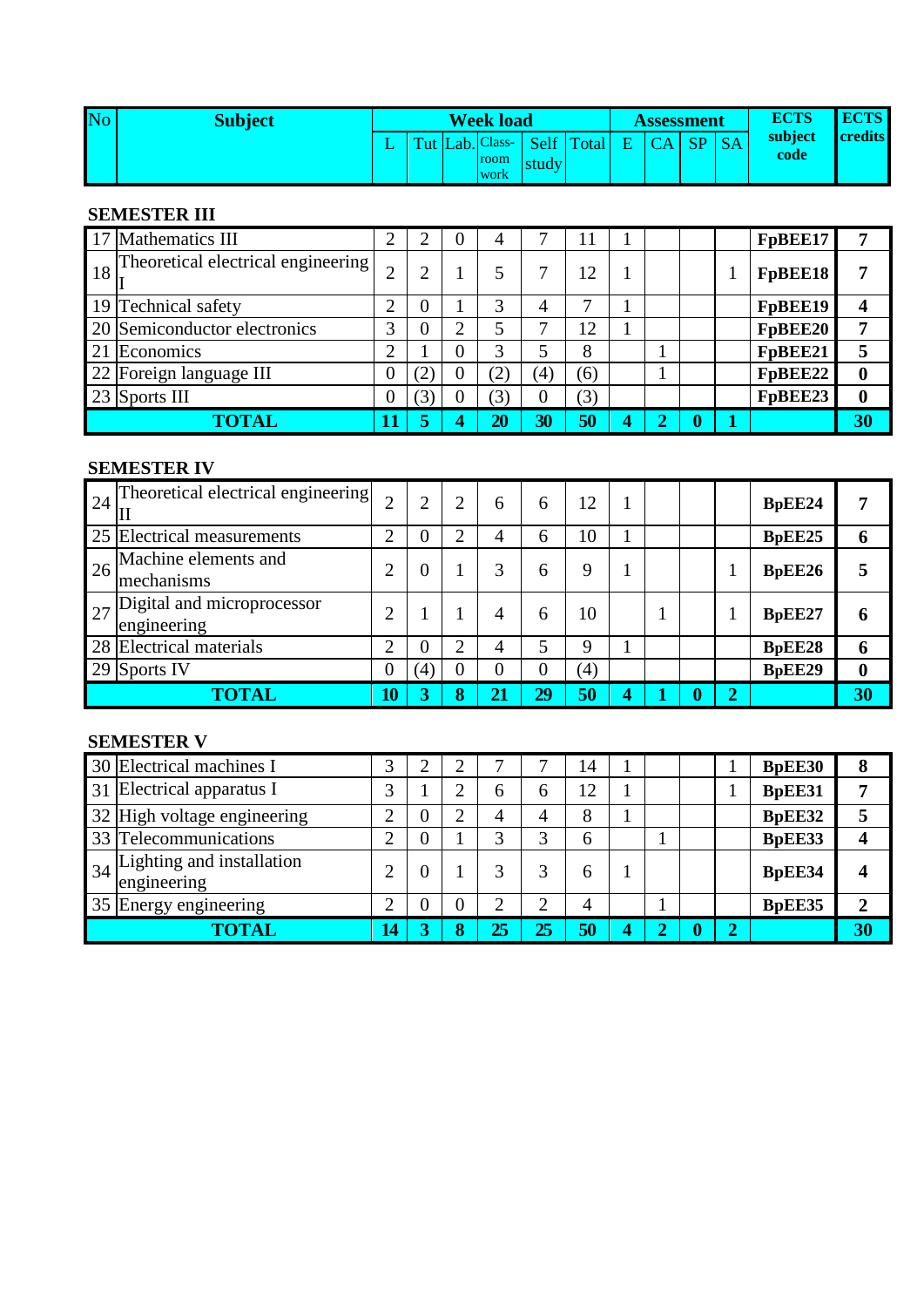| No | <b>Subject</b> |  | <b>Week load</b> |       |                              | Assessment |    |           | <b>ECTS</b>     | <b>ECTS</b>    |
|----|----------------|--|------------------|-------|------------------------------|------------|----|-----------|-----------------|----------------|
|    |                |  |                  |       | Tut Lab. Class- Self Total E | CA         | SP | <b>SA</b> | subject<br>code | <b>credits</b> |
|    |                |  | room             | study |                              |            |    |           |                 |                |
|    |                |  | work             |       |                              |            |    |           |                 |                |

#### **SEMESTER VI**

| 36 Electrical machines II        |                  |  | −  | $\overline{ }$ | 14 |   |  | * | <b>BpEE36</b> | 8  |
|----------------------------------|------------------|--|----|----------------|----|---|--|---|---------------|----|
| 37 Electrical apparatus II       |                  |  | n  | n              | 12 |   |  | * | BpEE37        |    |
| 38 Converters engineering        |                  |  | 4  |                | 8  |   |  |   | <b>BpEE38</b> |    |
| 39 Design of electrical machines |                  |  |    |                | 10 |   |  |   | <b>BpEE39</b> | O  |
| 40 Management                    |                  |  |    | ⌒              | h  |   |  |   | <b>BpEE40</b> |    |
| TOTAL                            | $\overline{13'}$ |  | 25 | 25             | 50 | 4 |  |   |               | 30 |

# **SEMESTER VII**

|    | 41 Electrical drives                                      |                   |  |    | 6  |    |   |  | <b>BpEE41</b> |    |
|----|-----------------------------------------------------------|-------------------|--|----|----|----|---|--|---------------|----|
|    | 42 Electrical power engineering                           | $\mathbf{\Omega}$ |  |    |    | 10 |   |  | BpEE42        | 6  |
|    | 43 Switchgear and controlgear                             | 2                 |  |    |    | 10 |   |  | BpEE43        | 6  |
| 44 | Technologies in electrical<br>engineering and electronics |                   |  |    |    | 10 |   |  | <b>BpEE44</b> | n  |
|    | $\binom{45}{45}$ Ecology and renewable energy<br>sources  |                   |  | 4  |    | q  |   |  | <b>BpEE45</b> |    |
|    | <b>COTAL</b>                                              | 14                |  | 24 | 26 | 50 | 4 |  |               | 30 |

# **SEMESTER VIII – 10 weeks**

| 46 | Optional subject*<br>(from List 1)                | $\overline{2}$ | $\overline{0}$ | $\overline{2}$ | $\overline{4}$ | 5                       | 9  | 1              |              |               | BpEE46              |    |
|----|---------------------------------------------------|----------------|----------------|----------------|----------------|-------------------------|----|----------------|--------------|---------------|---------------------|----|
| 47 | Optional subject*<br>(from List 2)                | $\overline{2}$ | $\overline{0}$ | $\overline{2}$ | $\overline{4}$ | 5                       | 9  | 1              |              |               | BpEE47              |    |
|    | $\frac{1}{48}$ Optional subject*<br>(from List 3) | $\overline{2}$ | $\theta$       | $\overline{2}$ | 4              | 4                       | 8  |                | $\mathbf{1}$ |               | <b>BpEE48</b>       | 3  |
|    | $\frac{1}{49}$ Optional subject*<br>(from List 4) | $\overline{2}$ | $\overline{0}$ | $\overline{2}$ | 4              | 4                       | 8  |                | $\mathbf{1}$ |               | <b>BpEE49</b>       | 3  |
|    | $\frac{1}{50}$ Optional subject*<br>(from List 5) | $\overline{2}$ | $\theta$       | $\overline{2}$ | $\overline{4}$ | 4                       | 8  |                | $\mathbf{1}$ |               | <b>BpEE50</b>       | 3  |
| 51 | Optional subject*<br>(from List 6)                | $\overline{2}$ | $\overline{0}$ | $\overline{2}$ | $\overline{4}$ | $\overline{4}$          | 8  |                | 1            | 1<br>$\bf{I}$ | <b>BpEE51</b>       | 3  |
|    | 52 Diploma project -7weeks                        |                |                |                |                | Diploma project defense |    |                |              |               | B <sub>p</sub> EE52 | 10 |
|    | <b>TOTAL</b>                                      | 12             | v              | 12             | 24             | 26                      | 50 | $\overline{2}$ | 4            | 1             |                     | 30 |